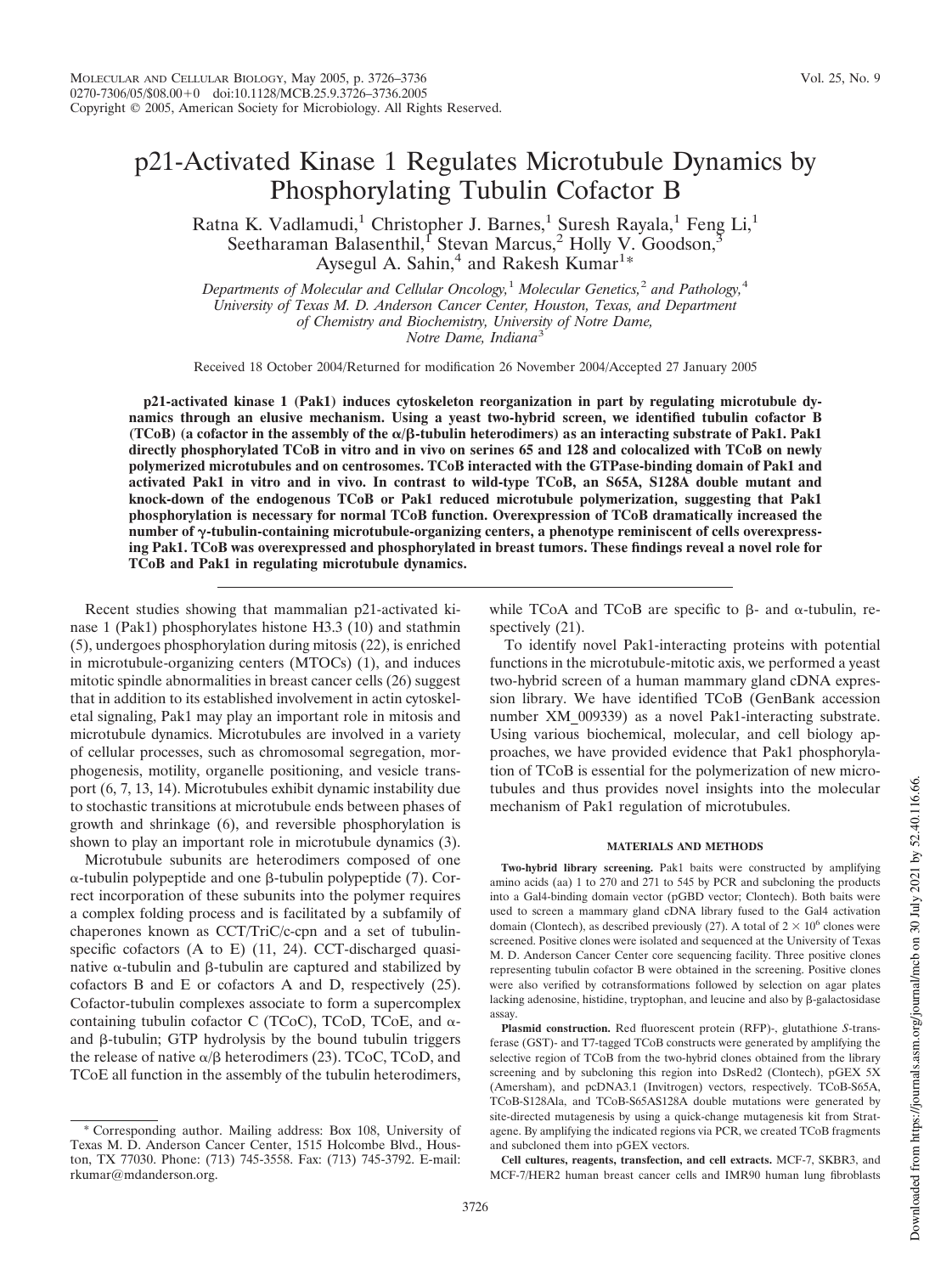were maintained in Dulbecco's modified Eagle's medium-F12 (1:1) supplemented with 10% fetal calf serum. Antibodies against Pak1 were purchased from Zymed Laboratories Inc. and Cell Signaling; antibodies against T7 were purchased from Novagen; antibody against  $\gamma$ -tubulin and Glu was obtained from Sigma; antibody for Pak2 and Pak3 was purchased from Santa Cruz; antibody against phosphorylated (phospho-T423) Pak1 was described previously (10). Transient transfection studies were performed with a FuGENE 6 kit (Roche Biochemical) in accordance with the manufacturer's instructions. Small interfering RNA (siRNA) against TCoB was designed and synthesized by QiagenXeragon against TCoB target sequence 5-AATGGGAAACGCTACTTCGAA-3. siRNA transfections were performed by using Oligofectamine (Invitrogen) according to the manufacturer's protocol. siRNA against Pak1 (catalog number 6361), siRNA against Pak2 (catalog number 6366), and control fluorescein isothiocyanate siRNA (catalog number 6201) were purchased from Cell Signaling. Phosphoserine antibody (catalog number 37430) was purchased from QIAGEN. Anti-peptide antibody (rabbit) against TCoB was generated against the C-terminal 14 amino acids **(**aa 231 to 244 [NH3-VGDFPEEDYGLDEI-COOH]) and was affinity purified by using GST-TCoB.

**Immunoblotting.** For preparation of cell extracts, cells were washed three times with phosphate-buffered saline (PBS) and lysed in buffer (50 mM Tris-HCl [pH 7.5], 120 mM NaCl, 1% Triton X-100, 100 mM NaF, 200 mM NaVO<sub>5</sub>, 1 mM phenylmethylsulfonyl fluoride, protease inhibitor cocktail [GIBCO]) for 15 min on ice. The lysates were centrifuged with an Eppendorf centrifuge at 4°C for 15 min. Cell lysates containing equal amounts of protein were then resolved on sodium dodecyl sulfate (SDS)-polyacrylamide gels, transferred onto nitrocellulose, and probed with the appropriate antibodies using an enhanced chemiluminescence method. Cell lysates for immunoprecipitation were prepared by using Nonidet P-40 (NP-40) lysis buffer (50 mM Tris-HCl [pH 7.5], 100 mM NaCl,  $0.5\%$  NP-40, 1 $\times$  protease inhibitor mixture, 1 mM sodium vanadate). Immunoprecipitation was performed for 2 h at  $4^{\circ}$ C using 1  $\mu$ g of antibody/mg of protein.

**Pak1 kinase assay.** Using myelin basic protein (MBP) or GST-TCoB fusion protein, we performed in vitro kinase assays in HEPES buffer (50 mM HEPES, 10 mM MgCl<sub>2</sub>, 2 mM MnCl<sub>2</sub>, 1 mM dithiothreitol) containing 100 ng of purified GST-Pak1 enzyme, 10  $\mu$ Ci of [ $\gamma$ -<sup>32</sup>P]ATP, and 25  $\mu$ M cold ATP. MBP was purchased from Upstate Biotechnology. GST proteins were purified by using glutathione Sepharose (Amersham Biosciences) according to the manufacturer's instructions. The reaction was carried out in a volume of 30  $\mu$ l for 30 min at 30°C and then stopped by the addition of 10  $\mu$ l of 4  $\times$  SDS buffer. We analyzed the reaction products by SDS-polyacrylamide gel electrophoresis (PAGE) and autoradiographed them. In some in vitro kinase assays, MBP (20  $\mu$ g) was added to the reaction. For stimulation of Pak1 autophosphorylation, purified GST-Cdc42 (6.7 mM) was preloaded with 0.18 mM GTP $\gamma$ -S for 10 min in a volume of 20  $\mu$ l in 20 mM Tris buffer (pH 7.5) containing 50 mM NaCl. The activated Cdc42 or purified GST-TCoB (6.7, 13.3, or 20 mM) was then incubated with Pak1 enzyme in HEPES buffer containing 1  $\mu$ l of  $\gamma$ ATP in a final reaction volume of 30  $\mu$ l. Purified human Pak1 enzyme (catalog number GLO110-100) and Cdc42 (catalog number GLO128-001) were purchased from Alexis Biochemicals. His-BAD (catalog number 14-357) was purchased from Upstate biotechnology and used as a positive control.

**GST pull-down assay.** In vitro transcription and translation of the Pak1 and TCoB proteins were performed by using the TNT-coupled transcription-translation system (Promega) as described previously (10). In brief, using a T7-TNT kit (Promega), we translated  $1 \mu$ g of cDNA in the pcDNA 3.1 vector in vitro in the presence of  $[^{35}S]$ methionine in a reaction volume of 50  $\mu$ l. The reaction mixture was diluted to 1 ml with NP-40 lysis buffer (25 mM Tris, 50 mM NaCl, 1% NP-40). An aliquot (250  $\mu$ l) was used for each GST pull-down assay. Translation and product size were verified by subjecting  $2 \mu$  of the reaction mixture to SDS-PAGE and autoradiography. The GST pull-down assays were performed by incubating equal amounts of GST, GST-Pak1, and GST-TCoB fusion proteins immobilized on GST Sepharose beads (Amersham Biosciences) with in vitrotranslated <sup>35</sup>S-labeled Pak1 or TCoB protein. Bound proteins were isolated by incubating the mixture for 2 h at 4°C, washing five times with NP-40 lysis buffer, eluting the proteins with  $2 \times$  SDS buffer, and separating the proteins by SDS-PAGE. The bound proteins were then visualized by fluorography.

**Immunofluorescence and confocal microscopy studies.** We determined the cellular localization of proteins by indirect immunofluorescence as described previously (10). Briefly, cells grown on glass coverslips were fixed in methanol at  $-20^{\circ}$ C for 4 min. The cells were incubated with primary antibodies for 2 h, washed three times in PBS, and then incubated with secondary antibodies conjugated with Alexa 546 (red), Alexa 633 (blue), or Alexa 488 (green) dye from Molecular Probes (Eugene, Oreg.). The DNA dye Topro-3 (Molecular Probes) was used to costain the DNA (blue). Cells treated only with the secondary antibodies or when available with the peptide against which the primary antibody was raised served as controls.

Confocal scanning analysis was performed by using either a Zeiss LSM510 or an Olympus FV300 laser scanning confocal microscope in accordance with established methods, utilizing sequential laser excitation to minimize the possibility of fluorescent emission bleed-through. Each image is a three-dimensional reconstructed image of stacks of serial *Z* sections at the same cellular level and magnification. Colocalization of two proteins is shown as yellow for red and green, turquoise for green and blue, pink for red and blue, and white for the overlap of three-color fluorescence. Images were exported to Microsoft Photo Editor for adjustment of contrast prior to assembly into figures using Microsoft Power Point.

Nocodazole treatments for microtubule biogenesis assays were performed as previously described  $(4, 28)$ . Briefly, cells were treated with  $4 \mu$ M nocodazole for 30 min, rinsed twice with PBS, and then incubated in medium with 10% serum for 15 min to allow for new microtubule biogenesis. Cells were then washed in PHEM cytoskeletal buffer {100 mM PIPES [piperazine-*N*,*N*-bis(2-ethanesulfonic acid)], 100 mM HEPES, 1 mM EGTA, 2 mM  $MgSO_4$ , 0.2% Triton X-100 (pH 7.0)} for 2 min to extract unpolymerized tubulin and then processed as described above. A mouse monoclonal antibody against tyrosinated microtubules (selectively present on newly polymerized microtubules) was used for colocalization of TCoB or Pak1 selectively with this microtubule population. In siRNA experiments, attenuated microtubule regrowth was defined as siRNA-positive cells with less than 25% abundance of newly formed, tyrosinated microtubules compared with neighboring, untransfected cells.

**Immunohistochemistry.** For immunohistochemical detection of Pak1 and TCoB, sections were deparaffinized with xylene and rehydrated with graded ethanol. Sections were incubated in  $0.3\%$  H<sub>2</sub>O<sub>2</sub> and methanol for 30 min to inactivate endogenous peroxidase. The sections were then boiled for 10 min in 0.01 M citrate buffer and cooled for 30 min at room temperature to expose antigenic epitopes. The sections were incubated with 2% normal goat serum in 1% bovine serum albumin and PBS for 30 min and then incubated with anti-Pak1 (Cell Signaling) at a 1:25 dilution and peptide affinity-purified anti-TCoB at a 1:10 dilution overnight and at room temperature. The sections were washed three times with 0.05% Tween in PBS for 10 min and incubated with secondary antibody and then developed with diaminobenzidine- $H_2O_2$  and counterstained with Mayer's hematoxylin.

**Reproducibility.** The results presented are representative of at least three replicate experiments.

### **RESULTS AND DISCUSSION**

**TCoB interacts with Pak1 in vivo.** To identify novel Pak1 interacting proteins with potential functions in the microtubule-mitotic axis, we performed a yeast two-hybrid screen of a human mammary gland cDNA expression library by using either the N-terminal or the C-terminal half of Pak1. One Pak1 N-terminal-interacting protein was identified following sequencing of positive clones as TCoB (GenBank accession number XM\_009339). To confirm our yeast two-hybrid screening results, we have performed cotransfection experiments with full-length TCoB and N-terminal or C-terminal Pak1 plasmids. Cotransfection of TCoB and Pak1 constructs gave yeasttransformed colonies the ability to grow in medium lacking adenosine, histidine, leucine, and tryptophan. The cotransformants also turned blue in a  $\beta$ -galactosidase assay, thereby confirming the specific interaction of these proteins in yeast (Fig. 1A). Only the N-terminal region of Pak1 showed interactions suggesting that the kinase domain is not involved in Pak1 binding to TCoB.

To further characterize Pak1 interactions with TCoB, we have generated a polyclonal antibody which recognizes endogenous TCoB. The antibody specifically recognizes GST-TCoB (Fig. 1B) as well as endogenous TCoB in a wide variety of cell lines (Fig. 1C), and the specificity was confirmed by preabsorption assays with GST-TCoB protein (Fig. 1D). Using this antibody, we examined whether Pak1 interacts with TCoB in vivo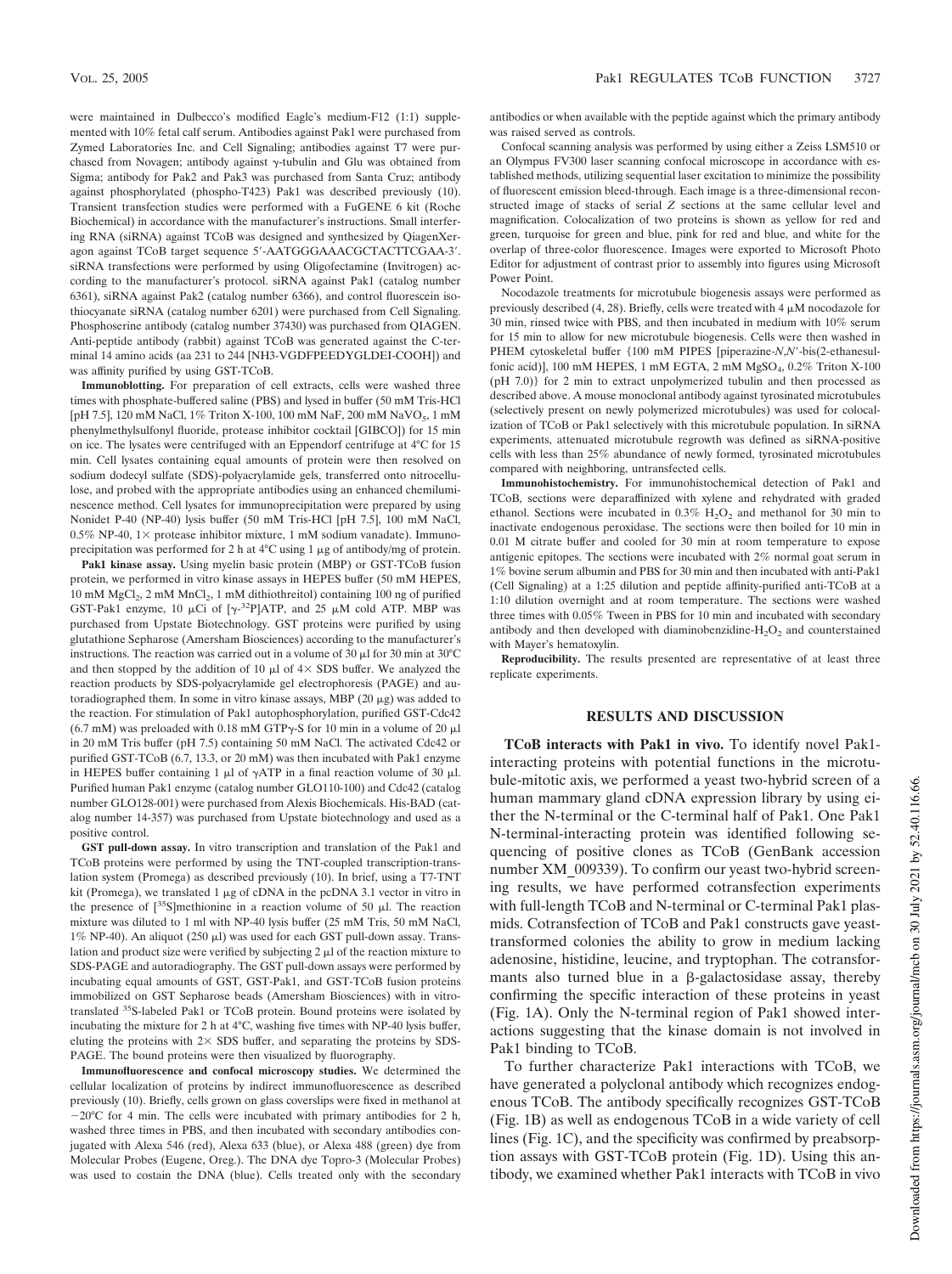

FIG. 1. Interaction of Pak1 and TCoB. (A) Yeast cells were cotransfected with control Gal4 activation domain (GAD) vector (vec) or GAD-TCoB along with Gal4 DNA binding domain (GBD) vector, GBD-Pak1 (aa 1 to 270), or GBD-Pak1 (aa 271 to 545). Cotransformants were plated onto selection plates lacking leucine and tryptophan  $(-L-T)$  or adenosine, histidine, leucine, and tryptophan  $(-A-H-L-T)$ . Growth was recorded after 72 h. The blue color in the  $\beta$ -galactosidase ( $\beta$ -Gal) colony filter-lift assays indicates specific interaction of two proteins. (B) Characterization of TCoB antibody. Indicated amounts of GST or GST-TCoB protein were separated on an SDS-PAGE gel and Western blotted (W) with TCoB antibody (1:5,000) (upper panel). Ponceau stain of the membrane representing the amount of GST protein used is shown in the bottom panel. (C) Total cell lysates ( $100 \mu$ g) from indicated breast cancer cells were Western blotted with TCoB antiserum (1:1,000) and developed by enhanced chemiluminescence. (D) TCoB antiserum was preabsorbed with GST or GST-TCoB and then used for Western blotting with MCF-7 cell lysates (100  $\mu$ g). (E) Interaction of endogenous TCoB with endogenous Pak1. Immunoprecipitation (IP) was performed with control IgG or TCoB antibody using cell lysates from interphase cells. (F) Localization between endogenous TCoB and  $\alpha$ -tubulin. Methanol-fixed Vero cells probed with antibodies against TCoB and  $\alpha$ -tubulin are shown. Colocalization between TCoB and  $\alpha$ -tubulin is shown at a higher resolution. The right panels show the indicated region in the left panel at 300% digital magnification. The left panel was taken with a  $\times 100$  objective. Red, tubulin; green, TCoB. Bar,  $10 \mu m$ .

by immunoprecipitation assay. TCoB and not the control immunoglobulin G (IgG) antibody specifically immunoprecipitated Pak1 (Fig. 1E).

We next examined the localization of endogenous TCoB by using the affinity-purified TCoB antibody. A significant amount of endogenous TCoB was observed to colocalize with microtubules (Fig. 1F). However, exclusive localization of TCoB at the plus ends of microtubules was not observed, indicating that the TCoB cytoskeleton-associated protein, glycine-rich (CAP-GLY) motif is not sufficient to confer the plus-end tracking activity observed with other CAP-GLY-containing proteins and that TCoB may have another microtubule-associated function outside of heterodimer assembly.

**TCoB is a Pak1 physiological substrate.** Because Pak1 is a serine/threonine kinase, we examined whether TCoB is a substrate of Pak1. MCF-7 cells were metabolically labeled with [<sup>32</sup>P]orthophosphoric acid, and the status of TCoB phosphorylation was determined after treatment with physiological signals that activate Pak1, including epidermal growth factor (EGF), sphingosine, and serum (2). Results show that signals that activate Pak1 increase the phosphorylation of both endogenous TCoB (Fig. 2A) and epitope-tagged T7-TCoB (Fig. 2B).

Because tubulin cofactors play a role in the polymerization of microtubules (21, 25), we examined whether TCoB is phosphorylated during microtubule regrowth by using a well-established in vivo microtubule regrowth assay (4, 28). MCF-7 cells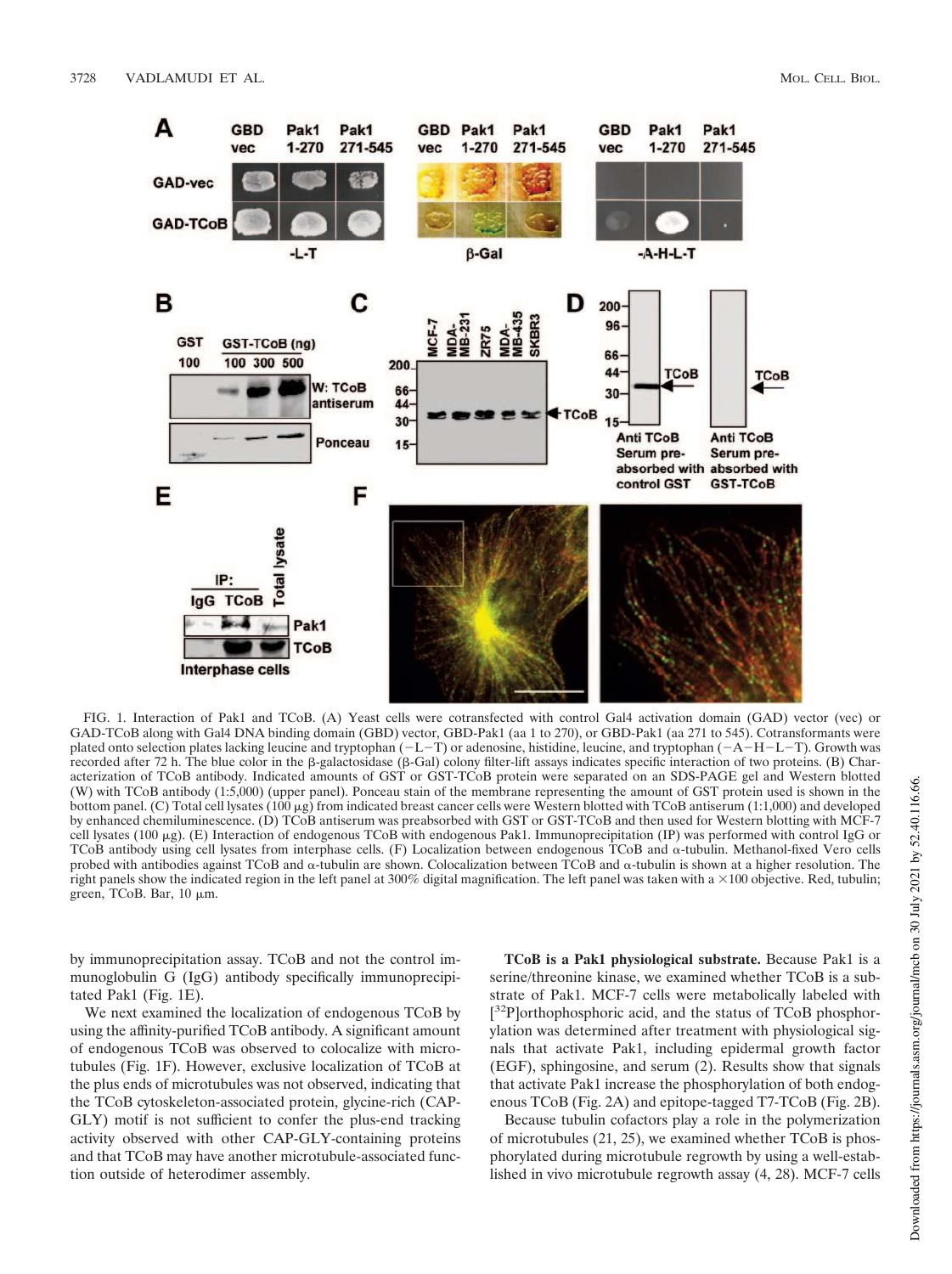

FIG. 2. Phosphorylation of TCoB by Pak1 in vitro and in vivo. (A) In vivo phosphorylation of TCoB. MCF-7 cells were serum starved for 24 h and then labeled with  $\binom{32}{}$  orthophosphoric acid overnight. Cells were then treated with EGF (100 ng/ml), lipids (sphingosine [100  $\mu$ M]), or 10% serum for 30 min. Cell lysates were immunoprecipitated with TCoB antibody, resolved on an SDS-PAGE gel, and transferred to membranes. After autoradiography, the membranes were blotted with a TCoB antibody (lower panel). Con, control. (B) MCF-7 cells were transfected with T7-tagged TCoB, serum starved, labeled with [<sup>32</sup>P]orthophosphoric acid, and treated with EGF (100 ng/ml), lipids (sphingosine [100  $\mu$ M]), and serum (10%) for 30 min. Cell lysates were immunoprecipitated with T7 antibody, and phosphorylation of TCoB was analyzed by autoradiography. After autoradiography, membranes were blotted with a T7 antibody (lower panel). (C) MCF-7 cells were transfected with T7-TCoB, serum starved, labeled with [<sup>32</sup>P]orthophosphoric acid, and treated with nocodazole (nocod.) for 60 min. Nocodazole was washed out with fresh medium, and 15 min later, the cells were lysed and TCoB was immunoprecipitated with T7 antibody and autoradiographed. (D) MCF-7 cells were cotransfected with T7-TCoB along with cytomegalovirus (CMV) control vector or CMV-T423E Pak1 or CMV-V12 Rac1 plasmid. Twenty-four hours later, cells<br>were labeled with [<sup>32</sup>P]orthophosphoric acid, and the phosphorylation status of TCoB w autoradiography. An aliquot of total lysate was analyzed for expression of transfected plasmids. (E) MCF-7 cells were transfected with T7-TCoB along with or without Pak1 siRNA. Cells were labeled with [<sup>32</sup>P]orthophosphoric acid and treated with nocodazole, and T7-TCoB was immunoprecipitated and autoradiographed. Knock down of Pak1 was analyzed by Western analysis of total lysate. (F) In vitro kinase assay using GST, GST-TCoB, and GST-BAD as substrates and purified human Pak1 as an enzyme. (G) In vitro Pak1 kinase assay using GST fusion of TCoB fragments containing the indicated serial deletions of TCoB. WT, wild type. (H) In vitro Pak1 kinase assay using wild-type TCoB, TCoB-S65A, TCoB-S128A, and TCoB-S65, S128A mutant as substrates. (I) Effect of EGF on in vivo phosphorylation of wild-type TCoB and the TCoB S65A, S128A mutant.

were transfected with T7-TCoB, metabolically labeled with [<sup>32</sup>P]orthophosphoric acid, and treated with nocodazole to depolymerize existing microtubules. Microtubule regrowth was initiated by washing cells with nocodazole-free medium. Fifteen minutes later, we assessed the status of TCoB phosphorylation by immunoprecipitation. Our results showed increased TCoB phosphorylation during microtubule regrowth (Fig. 2C). Cotransfection of T7-TCoB with constitutively active Pak1 (26) or its upstream activator, active Rac1 (19), also upregulated TCoB phosphorylation (Fig. 2D).

To demonstrate the functional significance of Pak1 in the phosphorylation of TCoB during microtubule biogenesis, we selectively knocked down Pak1 with a Pak1-specific siRNA. Down-regulation of Pak1 expression substantially reduced the phosphorylation of TCoB in the nocodazole regrowth assay

(Fig. 2E, compare lane 2 to lane 3). To examine whether TCoB is a direct substrate of Pak1, we performed an in vitro kinase assay using purified GST-TCoB and purified Pak1 enzyme (Fig. 2F). The protein BAD, an established Pak1 substrate (18), was used as a positive control. The results showed that the Pak1 enzyme could phosphorylate TCoB and BAD in vitro in a similar fashion. The autophosphorylation of Pak1 enzyme was substantially higher when GST-TCoB was used as a substrate than when GST alone or His-BAD was used (Fig. 2F, middle panel, compare lanes 1 and 3 with lane 2).

We next mapped the Pak1 phosphorylation sites in TCoB by using GST fusions of various TCoB domains. Deletion of TCoB N-terminal aa 1 to 33 (Fig. 2G, lane 3) or the CAP-GLY domain (aa 140 to 244) (Fig. 2G, lane 6) had no effect on the ability of Pak1 to phosphorylate TCoB. However, deletion of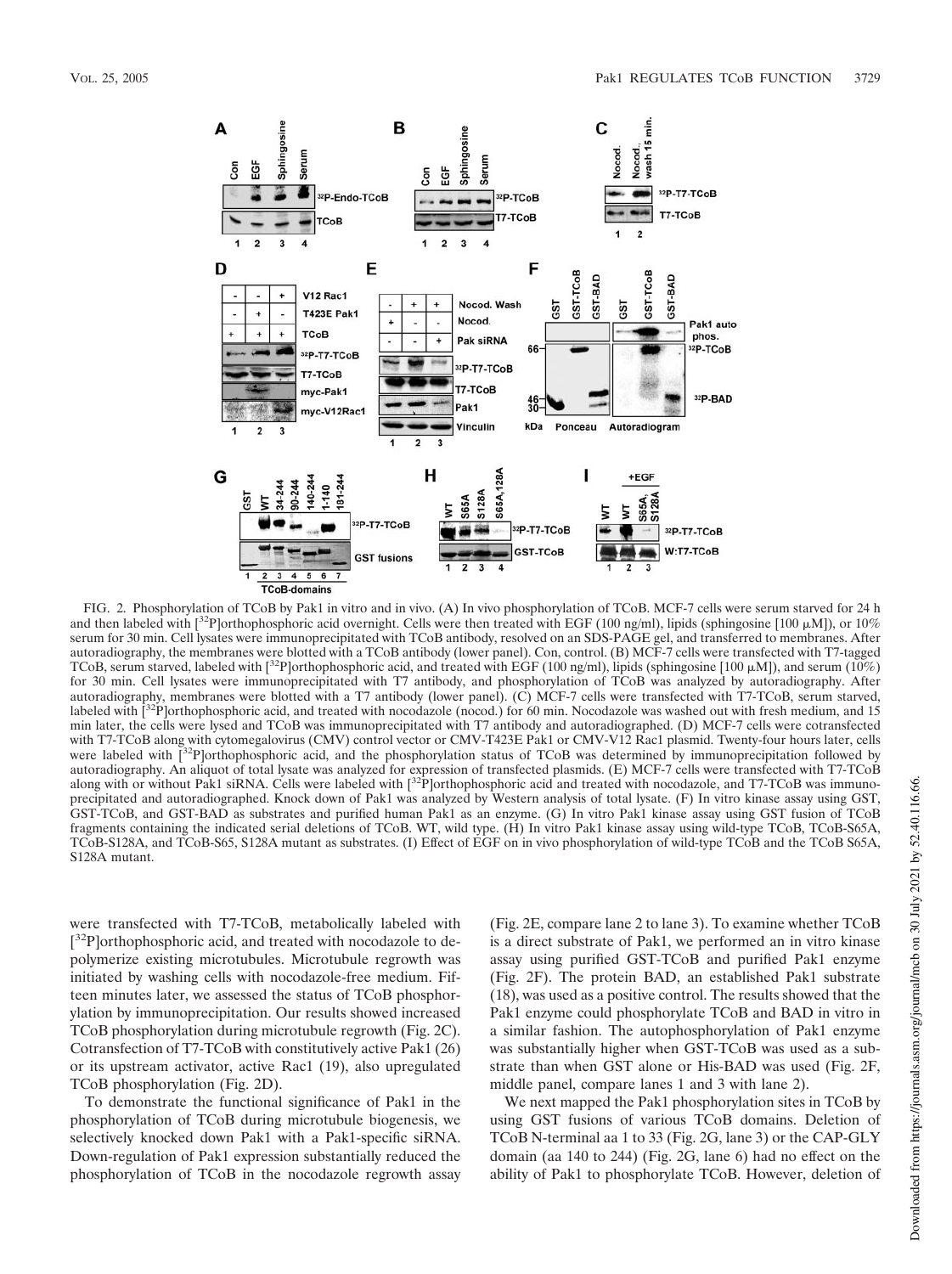the N-terminal aa 1 to 89, which contain the N-terminal functional region, partially reduced the ability of Pak1 to phosphorylate TCoB (50% reduction) (Fig. 2G, lane 4). Deletion of aa 1 to 139, which contain the N-terminal functional region and part of the coiled-coil region, severely reduced the ability of Pak1 to phosphorylate TCoB (Fig. 2G, lane 5). The reduced ability of Pak1 to phosphorylate a TCoB mutant lacking aa 1 to 89 and the complete loss of Pak1 phosphorylation in a TCoB mutant lacking aa 1 to 139 suggested that Pak1 phosphorylated TCoB at at least two or more sites.

Examination of TCoB aa 1 to 140 revealed two potential Pak1 consensus phosphorylation sites, serine 65 and serine 128. Pak1 phosphorylates a number of substrates on serine/ threonine residues, preferably in the context of preceding basic residues such as  $(K/R)(R/X)X(S/T)$  (2, 9). Single-point mutation of either serine to alanine partially reduced the ability of Pak1 to phosphorylate TCoB (Fig. 2H, lanes 2 and 3, respectively). Double mutation of both serines to alanine in the full-length TCoB severely reduced the phosphorylation in vitro (Fig. 2H, lane 4) and nearly abolished TCoB phosphorylation in vivo upon stimulation with EGF (Fig. 2I).

**TCoB and Pak1 interaction domains.** To identify the domains of the Pak1-TCoB interaction, we examined the ability of in vitro-translated Pak1 to bind with the full-length TCoB as well as various TCoB domains expressed as GST fusion proteins. An earlier study identified three functional domains in TCoB: the N-terminal functional domain (aa 1 to 118); the central coiled-coil domain (aa 119 to 163), which is required for maintenance of cellular  $\alpha$ -tubulin levels; and the C-terminal CAP-GLY domain (aa 164 to 244), which is required for binding of  $\alpha$ -tubulin (16). Our results showed that wild-type TCoB interacted with Pak1 (Fig. 3A, lane 2). Deletion of parts of the N-terminal functional domain had no effect on the binding of TCoB to Pak1 (Fig. 3A, lanes 3 and 4). However, partial deletion of the central coiled-coil region abolished TCoB binding with Pak1 (Fig. 3A, lane 5). The C-terminal CAP-GLY domain alone did not show any interaction with Pak1 (Fig. 3A, lane 6). These results suggested that the Pak1 binding site in TCoB was localized in the central coiled-coil domain.

We next mapped the TCoB binding site in Pak1. The fulllength Pak1-GST fusion protein (Fig. 3B, lane 3) but not GST alone (Fig. 3B, lane 2) efficiently interacted with the  $35$ S-labeled full-length TCoB protein. Furthermore, the N-terminal Pak1 region (aa 1 to 132) (Fig. 3B, lane 5) and the Cdc42/Racinteractive binding (CRIB) domain of Pak1 (aa 52 to 132) (Fig. 3B, lane 8) efficiently interacted with TCoB. However, binding was not observed with a Pak1 fragment containing aa 75 to 149 (Fig. 3B, compare lanes 8 and 9). Our results suggest that 23 amino acids (between residues 52 and 75) play an important role in the binding of Pak1 to TCoB. Comparison of these 23 amino acids among three Pak isoforms revealed differences in eight amino acids, which are localized to the N-terminal region of the CRIB domain (Pak1, 52-DRFYRSILPGD-61; Pak2, 52-HKIISIFSGT-61; and Pak3, 52-ARLRSIFPGG-61). In vitro binding assays showed no detectable interaction of Pak2 and Pak3 with TCoB (data not shown). These results suggest that even though the GTPase binding domain is conserved among type 1 Paks, the adjacent amino acids are not conserved among type 1 Paks, and therefore, the unique eight amino

acids present in Pak1 may account for Pak1 specificity to TCoB.

Because the TCoB-interacting surface of Pak1 overlaps with the CRIB domain and because GTPase binding to the CRIB domain has been shown to activate Pak1 by relieving the autoinhibition of Pak1 (2), we examined whether the interaction between Pak1 and TCoB would relieve Pak1 autoinhibition and thereby increase its activity. We first compared the TCoBmediated activation of Pak1 with a known activator of Pak1 Cdc42. Results showed that incubation of both Cdc42 and TCoB with the Pak1 enzyme activated Pak1 autophosphorylation (Fig. 3C). However, TCoB activation of Pak1 was less than that of Cdc42 in this in vitro assay, as substantially more TCoB protein was required to achieve a level of activation similar to that of Cdc42 (Fig. 3C). To examine whether the TCoB-mediated increase in autophosphorylation translates into increased Pak1 activity to exogenous substrates, we incubated GST or GST-TCoB with Pak1 enzyme and used MBP as a substrate to measure Pak1 activity. Interestingly, TCoB increased Pak1 activity against the established substrate MBP in a dose-dependent manner (Fig. 3D). Furthermore, as we expected from the data illustrated in Fig. 3C, Pak1 autophosphorylation was markedly increased (Fig. 3D, left panel). Pak1 binding to TCoB was essential, as deletion of the Pak1-binding domain in TCoB (aa 1 to 139) abolished the ability of TCoB to activate Pak1 (Fig. 3E). By exploring whether TCoB stimulates Pak1 kinase activity in vivo, we demonstrated that transient coexpression of T7-TCoB, but not a mutant TCoB lacking the Pak1-binding domain (aa 1 to 139), enhanced Pak1 kinase activity (Fig. 3F).

**TCoB phosphorylation mutant blocks polymerization of new microtubules.** We next reasoned that if the TCoB-Pak1 interaction is playing a role in microtubule assembly, there should be increased association during periods of rapid microtubule assembly, such as during cell recovery from treatment with nocodazole, an established microtubule-disrupting agent. Indeed, TCoB and Pak1 were coimmunoprecipitated during this recovery phase (Fig. 4A). We then examined the association of TCoB with newly polymerized microtubules by using confocal microscopy and an established microtubule regrowth assay (4, 28) (Fig. 4B). Since newly polymerized microtubules contain tyrosinated  $\alpha$ -tubulin, we used an antibody specific for tyrosinated tubulin (blue) as a marker of these newly polymerized microtubules. Colocalization of TCoB (red) with tyrosinated tubulin (blue) was demonstrated by the appearance of a pink color. We found that nocodazole treatment completely depolymerized microtubules (data not shown). However, 15 min after the cells were washed and free of nocodazole, we observed extensive TCoB protein localization along the growing microtubules during recovery from nocodazole (Fig. 4B, arrows). Our results revealed that endogenous TCoB localizes to newly polymerized microtubules and colocalizes with the tyrosinated  $\alpha$ -tubulin microtubules.

We next investigated the role of Pak1 phosphorylation sites within TCoB in microtubule regrowth by using epitope-tagged wild-type TCoB or a TCoB mutant that cannot be phosphorylated by Pak1 (TCoB S65A, S128A). Human IMR90 cells, which have a flat, extended morphology when grown in culture that facilitates examination of cytoskeletal changes, were transiently transfected with RFP-tagged wild-type or mutant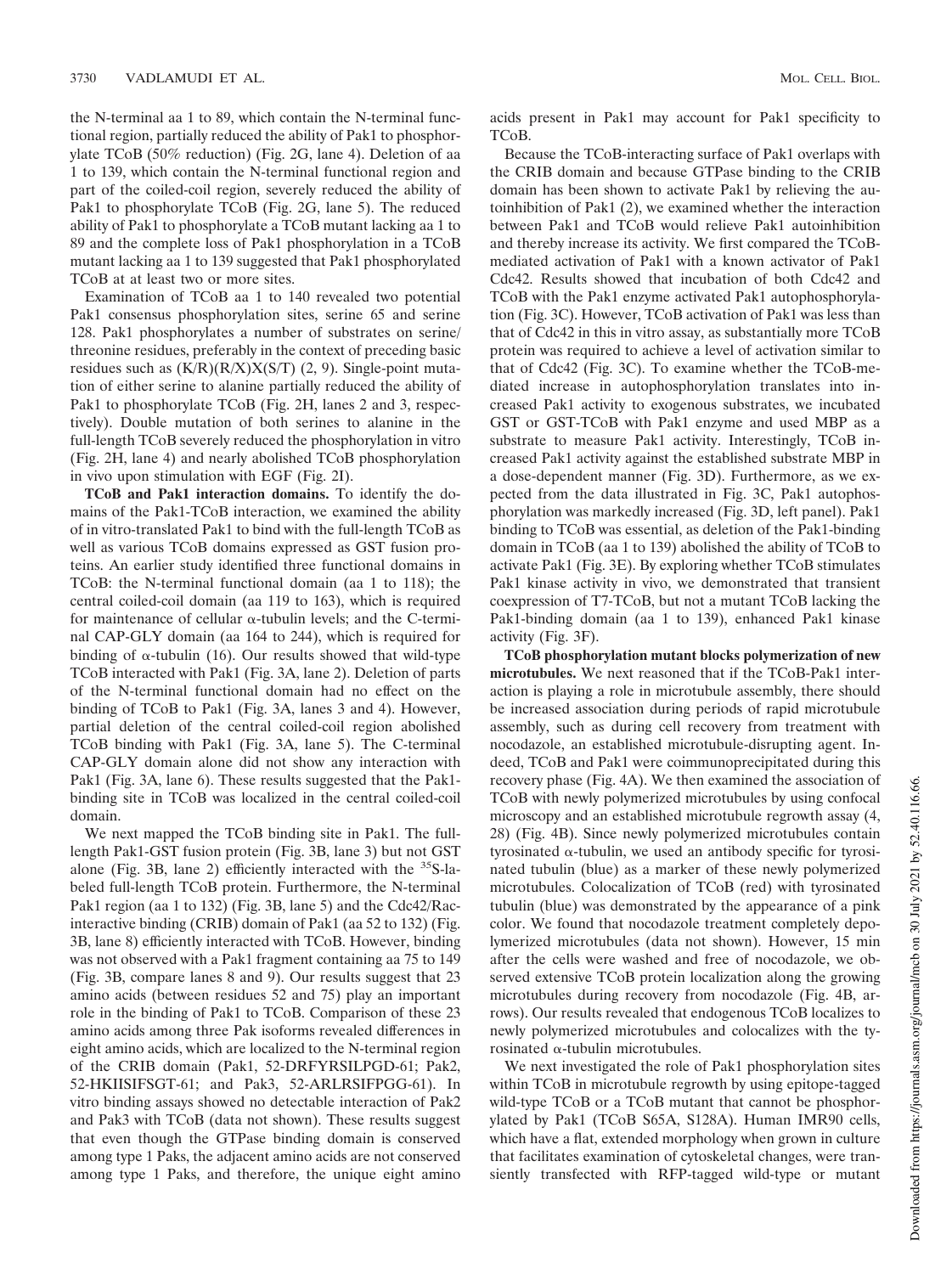

FIG. 3. Identification of the TCoB domains that interact with Pak1. (A) Pak1 cDNA encoding aa 1 to 545 was translated in vitro. <sup>35</sup>S-labeled Pak1 was incubated with GST-TCoB or GST fusions of various lengths of TCoB in the GST pull-down assays, and the interaction was then analyzed by SDS-PAGE followed by autoradiography. WT, wild type; CLIP, MHC class II-invariant peptide. (B) Identification of the Pak1 domain that interacts with TCoB. Wild-type GST-Pak1 (aa 1 to 545) and GST-Pak1 fusion proteins containing the kinase domain (aa 270 to 545), N-terminal domain (aa 1 to 132), PIX binding domain (aa 132 to 270), NCK binding domain (aa 1 to 75), CRIB domain (aa 52 to 132), and autoinhibitory domain (aa 75 to 149) were incubated with in vitro-translated TCoB (amino acids 1 to 244). Binding was analyzed with GST pull-down assay followed by SDS-PAGE and autoradiography. PBD, protein binding domain. (C) TCoB stimulates Pak1 activity in vitro. Pak1 enzyme was incubated with either GTP- $\gamma$ S-loaded Cdc42 (6.7 mM) or purified TCoB (6.7, 13.3, or 20 mM) and incubated in kinase buffer containing [ $\gamma$ -<sup>32</sup>P]ATP, and Pak1 autophosphorylation (auto phos.) was measured by autoradiography. (D) Pak1 enzyme was incubated with 16.7, 33.3, or 50 mM GST protein or GST-TCoB for 30 min, and the ability of Pak1 to phosphorylate MBP was analyzed by in vitro kinase reaction. Ponceau stains for GST loading and Pak1 immunoblot are shown below. (E) Ability of various TCoB domains to stimulate Pak1 activity as determined by in vitro kinase assay. (F) MCF-7 cells were cotransfected with Myc-tagged Pak1, with or without increasing amounts of wild-type TCoB or TCoB (aa 140 to 244). Cells were serum starved for 24 h, and Pak1 activity was measured by immunoprecipitation with Myc-tagged antibody followed by in vitro kinase assay using MBP as a substrate.

TCoB, and after 48 h, the microtubules were disrupted by treating the cells with nocodazole. The cells were then washed to allow for the reformation of microtubules and were then fixed in methanol 15 min later. RFP-labeled TCoB (red) and tyrosinated  $\alpha$ -tubulin (green) were localized by confocal microscopy. The majority of either transfected wild-type or mutant RFP-TCoB was localized along the tyrosinated tubules, while a portion seemed to converge in larger aggregates. This localization pattern was also observed for endogenous TCoB, with some cell-to-cell variation (data not shown). Microtubule regrowth was observed in wild-type RFP-TCoB-expressing cells (Fig. 4C), while 80% of the cells expressing the RFP-TCoB S65A, S128A double mutant (which lacks both Pak1 phosphorylation sites) showed attenuated microtubule regrowth compared to neighboring untransfected cells (Fig. 4D). To rule out any possible experimental artifacts resulting from the RFP tag, which can oligomerize when expressed using certain vectors that were not employed in these experiments, these experiments were repeated using wild-type and mutant T7-tagged TCoB (Fig. 4E and F). Similar to the RFP-tagged mutant TCoB, cells transfected with wild-type T7-TCoB appeared similar to neighboring untransfected cells (Fig. 4E),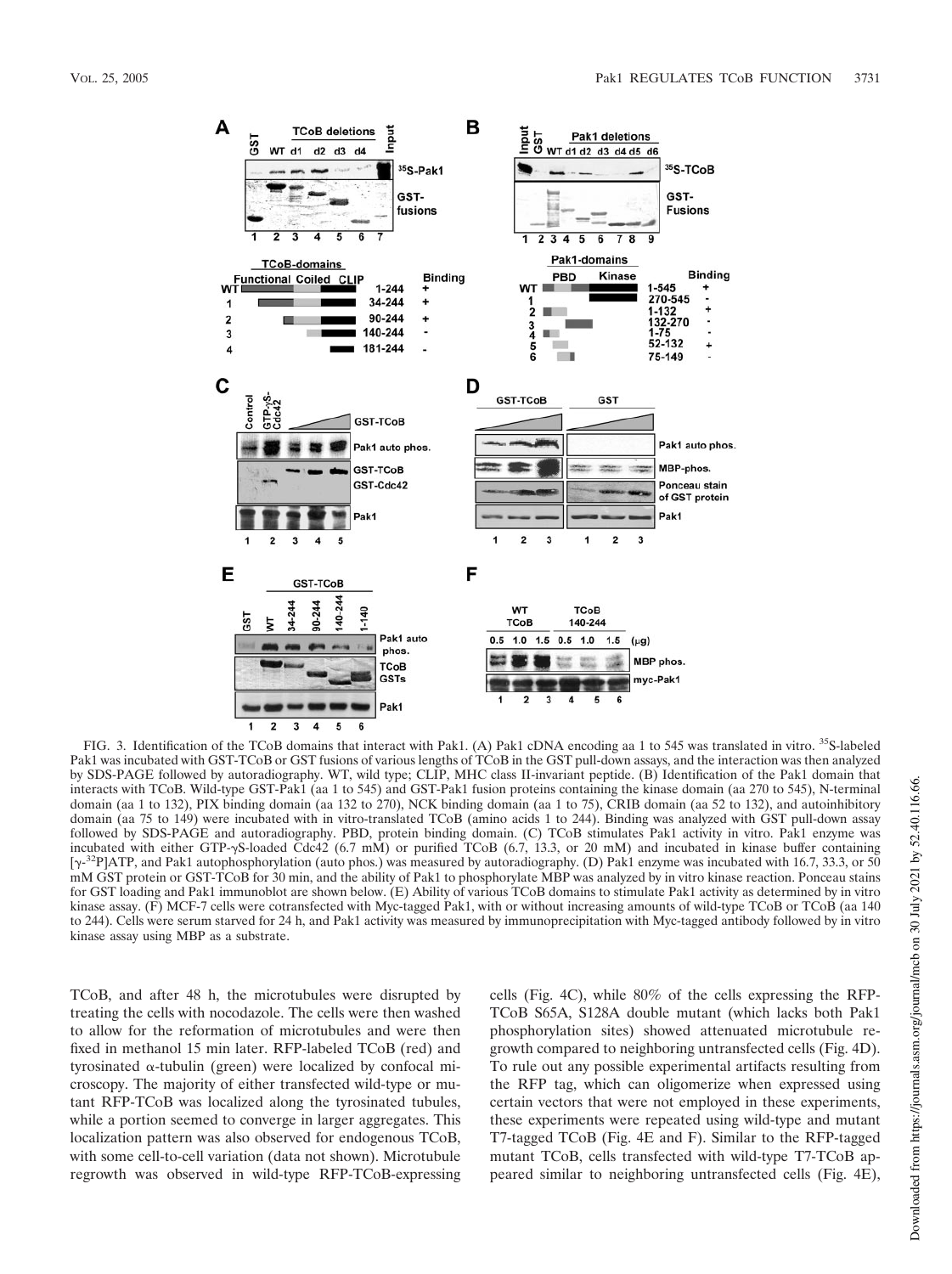

FIG. 4. Colocalization of endogenous TCoB with tyrosinated tubulin in newly polymerized microtubules. (A) MCF-7 cells were treated with nocodazole as described above and allowed to recover for 15 min, and cells were then lysed and immunoprecipitated (IP) with either IgG or anti-TCoB. (B) IMR90 cells were treated with nocodazole as described above, fixed in methanol, and stained for TCoB (red) and tyrosinated tubulin (Tyr-Tub) (blue). The insert area is enlarged to show specific localization patterns and colocalization between TCoB and tyrosinated microtubules. (C to F) Effect of wild-type (WT) and mutant TCoB expression on microtubule dynamics. IMR90 cells were transfected with either RFP-tagged (C) or T7-tagged (E) wild-type TCoB or RFP-tagged (D) or T7-tagged (F) mutant TCoB-S65A, S128A that cannot be phosphorylated by Pak1. Cells were treated with nocodazole for 30 min and washed for 15 min, and polymerization of new microtubules was then visualized by confocal microscopy analysis using tyrosinated tubulin antibody (green) and RFP-TCoB (red) or T7-tagged antibody (red). Bar, 50  $\mu$ m.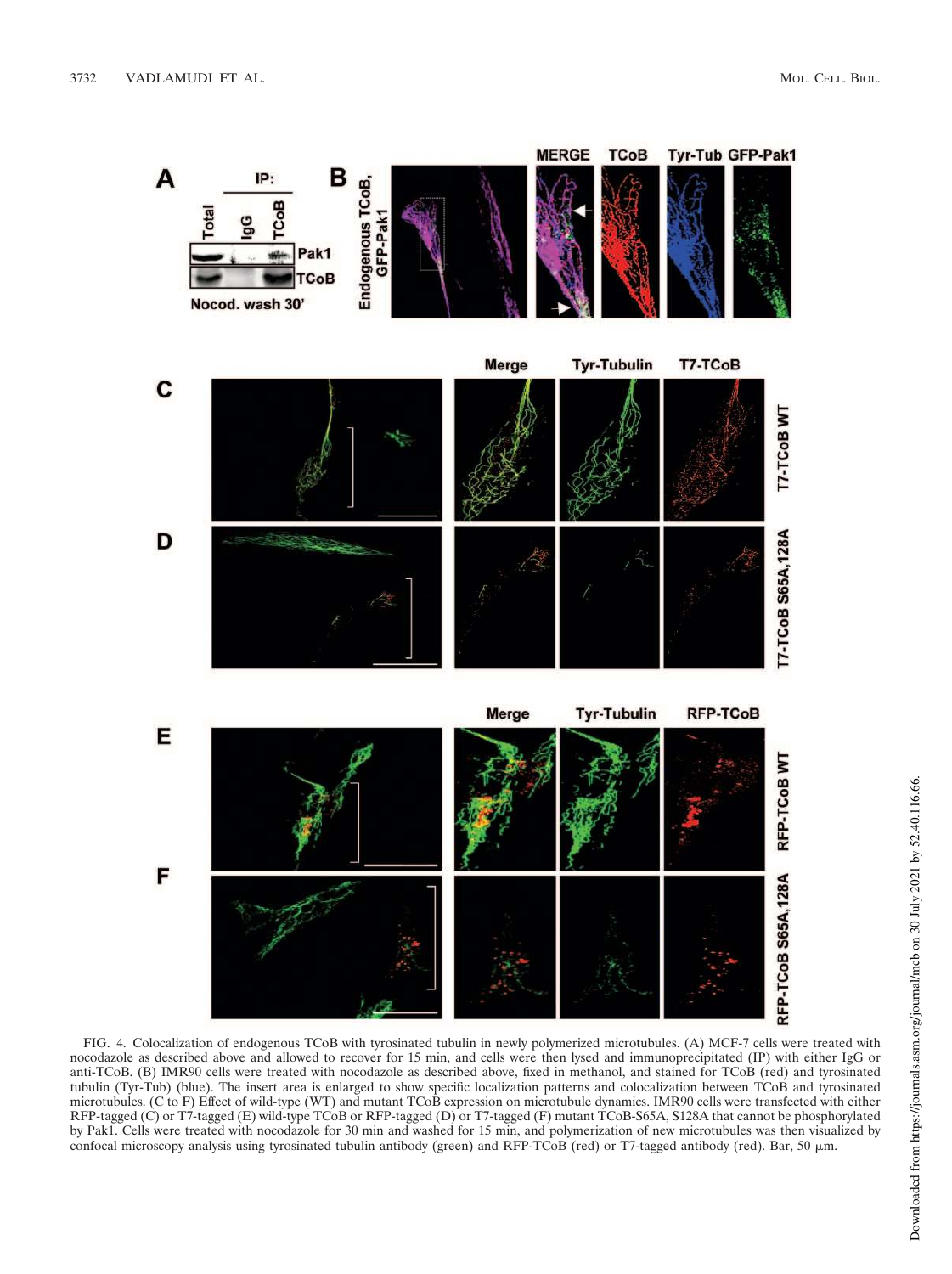**Role of Pak1-TCoB interaction in polymerization of new microtubules.** To assess the significance of the endogenous TCoB and Pak1 interactions in the maintenance of cellular --tubulin levels and polymerization of new microtubules, we have used a knock-down approach using siRNA specific to Pak1 and TCoB. TCoB-specific siRNA targeted to two different regions of the TCoB mRNA reduced the expression of endogenous TCoB mRNA (Fig. 5A) and protein (Fig. 5B) by greater than 80%, with no or minimal alterations in the  $\alpha$ -tubulin protein levels in the cells (Fig. 5B, left panel). Similar results were obtained using siRNA targeting to a different site of TCoB (Fig. 5B, right panel). Also, knock down of Pak1 using two distinct Pak1-specific siRNAs efficiently reduced Pak1 expression but did not affect cellular  $\alpha$ -tubulin levels (Fig. 5C). These results suggest that Pak1 and TCoB interactions are not essential for the maintenance of  $\alpha$ -tubulin levels in human cells or that the minimal levels of TCoB present in the cells following siRNA may be enough to maintain the cellular TCoB levels. Previously published experiments with yeast also showed that TCoB knock down did not severely affect the  $cellular \alpha-tubulin$  levels. Although tubulin-folding cofactor mutants in yeast caused an altered microtubule cytoskeleton, the defects are not clearly attributable to decreases in the steady-state levels of  $\alpha$ - or  $\beta$ -tubulin (16). Also, given that in fission yeast, TCoE was shown to bypass the requirement of TCoB (15), it is possible that TCoE may perform a similar role in mammalian cells and thus may account for the maintenance of  $\alpha$ -tubulin levels in TCoB siRNA-treated cells.

In order to determine if Pak1 siRNA would affect constitutive or signaling-dependent TCoB phosphorylation, vectortransfected or T7-TCoB-transfected MCF-7 cells were cotransfected with Pak1-specific siRNA, serum starved, and then stimulated with EGF to induce Pak1 activity and TCoB phosphorylation. Results shown in Fig. 5D indicate that blocked Pak1 protein expression effectively reduced constitutive and EGF-induced phosphorylation of both endogenous and transfected TCoB. These results emphasize the importance of Pak1 in regulating TCoB phosphorylation and potentially its functions in regulating new microtubule formation.

We next examined the effect of the TCoB and Pak1 knock down on the polymerization of new microtubules. In order to verify expression of TCoB and Pak1 in IMR90 cells and the effectiveness of specific siRNAs in these cells, we transfected either TCoB-specific or Pak1-specific siRNA and examined target protein expression by Western blot (Fig. 5E). Results show that endogenous TCoB and Pak1 expression in IMR90 cells was effectively reduced by transfecting specific siRNA.

Using IMR90 cells as a model system for microtubule changes, cells were transfected separately with Pak1 and TCoB siRNA to validate our biochemical results. Pak2 siRNA and nonspecific control siRNA were used as controls. Pak2 expression in IMR90 cells was validated by Western blot (data not shown). All transfected cells appeared to be viable, with no apparent morphological apoptotic changes either before or after nocodazole treatment (data not shown). Knock down of either TCoB or Pak1 severely reduced the formation of new microtubules (Fig. 5F) in the nocodazole-based microtubule biogenesis assay described above. More than 70% of cells (*n* 100) transfected with siRNA against TCoB showed reduced regrowth of microtubules compared with untransfected neighboring cells 15 min after nocodazole removal (Fig. 5F, upper left panel). Similarly, Pak1 knock down also reduced microtubule regrowth in the transfected cells in the nocodazole treatment assay (Fig. 5F, upper right panel). Knock down with control, nonspecific siRNA (Fig. 5F, lower left panel) or knock down of Pak2 by Pak2-specific siRNA (Fig. 5F, lower right panel) did not show any apparent impact on the ability of endogenous TCoB to promote microtubule formation or on TCoB colocalization with newly formed microtubules. Thus, our findings indicated that both Pak1 and TCoB were critical molecules for the generation of new microtubules and that Pak1 phosphorylation of TCoB might be essential for normal function of TCoB.

**Role of TCoB in mitotic spindle dynamics.** During colocalization studies with endogenous TCoB antibody, we observed colocalization between TCoB and tubulin during interphase and also during mitosis, where TCoB association with staining of the mitotic spindle was prominent (Fig. 6A). Because TCoB is a substrate of Pak1 and since TCoB overexpression increases Pak1 activity (Fig. 3C to F), we examined whether TCoB overexpression could mimic the Pak1 phenotypes (i.e., abnormalities in mitotic spindles) that we had previously shown to be the direct result of Pak1 overexpression (26). Human IMR90 cells were transfected with RFP-TCoB (red) and stained for  $\gamma$ -tubulin (green) as a marker of the centrosomes (Fig. 6B). Thirty percent of the RFP-TCoB-transfected cells exhibited more than two  $\gamma$ -tubulin-containing MTOCs (data not shown). We validated these findings in several mammary epithelial model cell lines (MCF-7, SKBR3, and MCF-7 overexpressing HER2). Overexpression of RFP-TCoB resulted in the appearance of 70% of the transfected SKBR3 cells with more than two MTOCs (Fig. 6C) and in 30% of transfected MCF-7 cells with more than two MTOCs (Fig. 6C). Because SKBR3 cells are known to naturally overexpress HER2, and HER2 signaling is known to activate Pak1 (9), we hypothesized that hyperactivation of Pak1 in SKBR3 cells may contribute to the TCoBinduced increase in the number of MTOCs. Indeed, transfection of RFP-TCoB into MCF-7 clones overexpressing HER2 increased the number of MTOCs to levels similar to those observed in SKBR3 cells (Fig. 6C). Transfection of the RFP-TCoB S65A, S128A mutant that cannot be phosphorylated by Pak1 did not induce multiple MTOCs (Fig. 6C). Furthermore, cotransfection of the Pak1 autoinhibitory fragment (Pak1 amino acids 83 to 149) or Pak1 siRNA along with RFP-TCoB abolished the ability of TCoB to induce multiple MTOCs in MCF-7 cells (Fig. 6C), suggesting that the presence of more than two  $\gamma$ -tubulin dots may be due in part to a failure in cytokinesis in addition to other mitotic events such as centrosome duplication.

**TCoB expression is deregulated in breast tumors.** In cancer cells, it has been suggested that any alteration of centrosome homeostasis may lead to centrosome amplification and abnormal multipolar mitoses and consequently chromosome missegregation, causing chromosomal instability and phenotypic diversity. Such changes may help tumor progression, metastasis,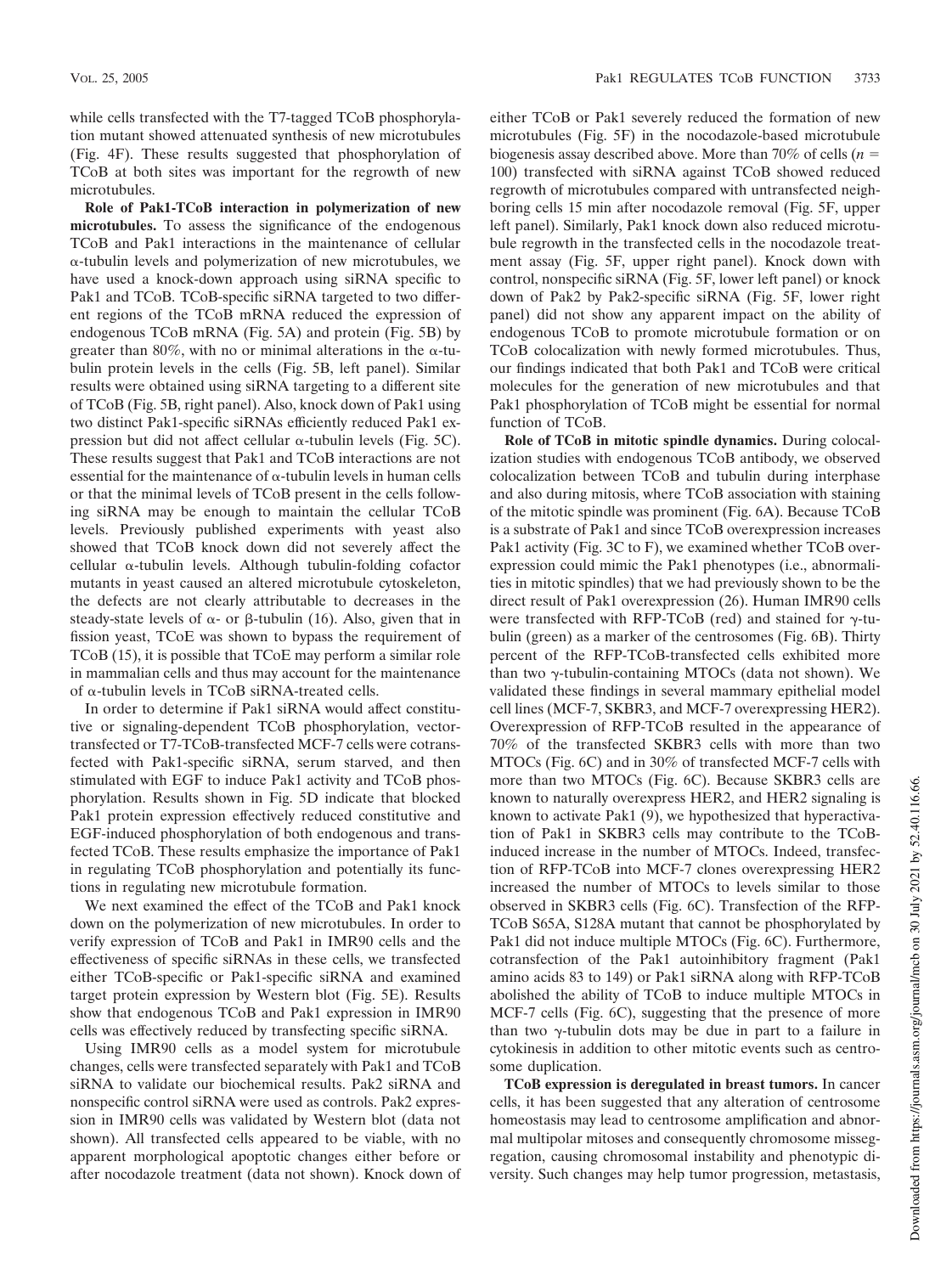

FIG. 5. Role of Pak1 and TCoB interaction in tubulin biogenesis and polymerization of new microtubules. (A) Functionality of TCoB siRNAs was analyzed by Northern blotting. (B, C) MCF-7 cells were transfected with control (Con)-, TCoB-, or Pak1-specific siRNAs, and 48 h later, expression of TCoB and Pak1 was measured by Western analysis of total cellular lysates. The effect of TCoB- and Pak1-specific siRNA on the expression of α-tubulin was examined by Western analysis (lower panel). NS, nonspecific. (D) The ability of Pak1-specific siRNA to block<br>constitutive and EGF-induced in vivo phosphorylation of TCoB was examined in untrans WB, Western blot. (E) The ability of TCoB-specific and Pak1-specific siRNA to block endogenous protein expression was examined in IMR90 cells. (F) Effect of TCoB-, Pak1-, and Pak2-specific siRNAs on polymerization of new microtubules. IMR90 cells were cotransfected with fluorescently labeled nonspecific siRNA (blue) together with specific siRNAs (1:10 ratio), and cells were then treated with nocodazole as described above. Microtubule polymerization was visualized by confocal microscopy using a tyrosine tubulin antibody (green) and an antibody specific to endogenous TCoB (red). Pak2 siRNA and nonspecific siRNA were used as negative controls. Bar, 50  $\mu$ m.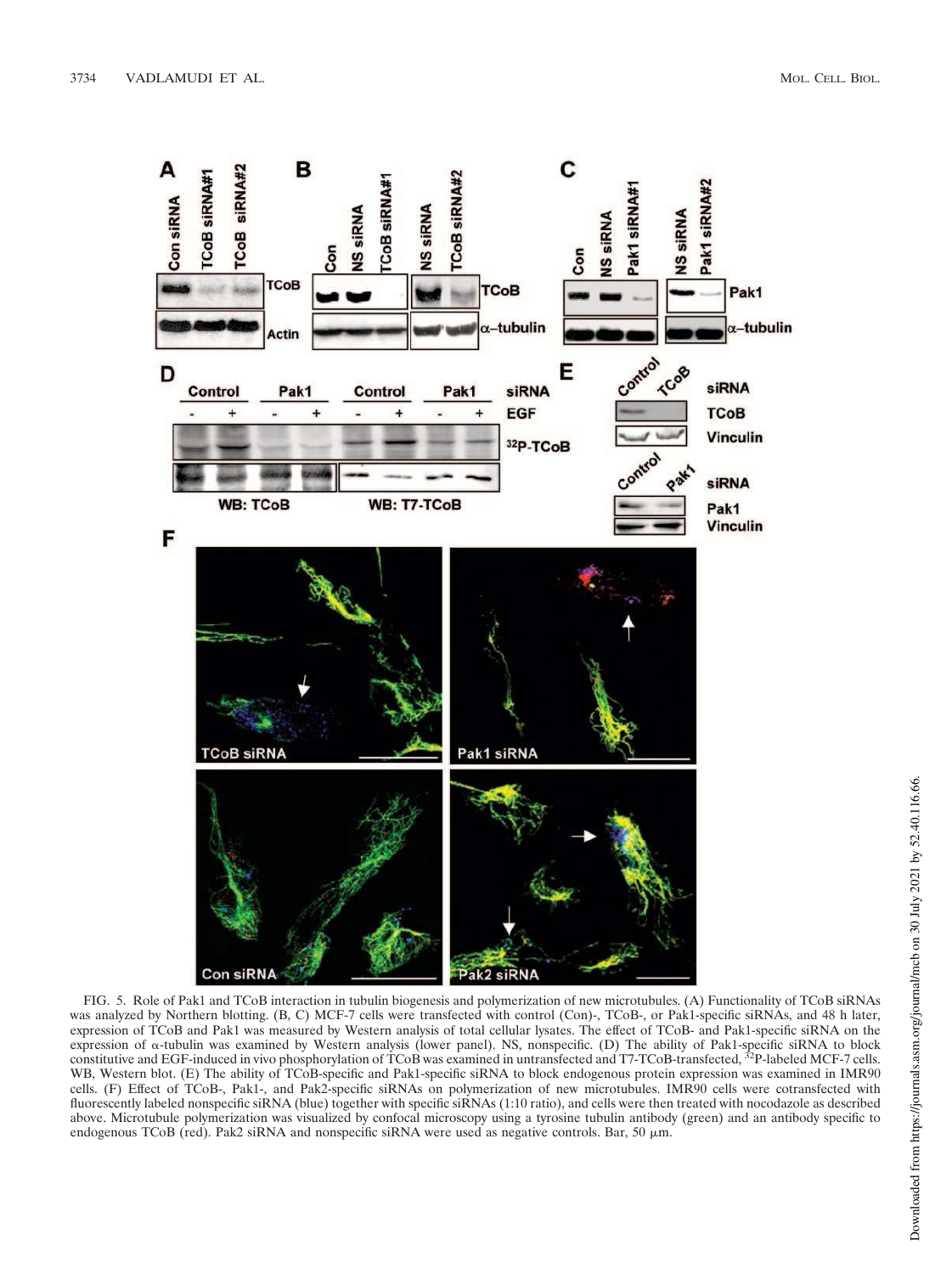

FIG. 6. (A) Colocalization of TCoB with tubulin was observed during mitosis. Methanol-fixed Vero cells probed with antibodies against  $TCoB$  and  $\alpha$ -tubulin are shown. The right panel shows the indicated region of the left panel at 300% digital magnification. The left panel was acquired with a  $\times 63$  objective. Bar, 10  $\mu$ M. (B) SKBR3 cells were transfected with RFP-TCoB (red), and MTOCs were analyzed by confocal microscopy using antibody against  $\gamma$ -tubulin staining (green). (C) Breast cancer MCF-7, SKBR3, and MCF-7 cells stably overexpressing HER2 were transfected with different TCoB and Pak1 plasmids or with TCoB- or Pak1-specific siRNA as indicated, and MTOCs were analyzed by  $\gamma$ -tubulin staining. Only quantitation of MTOCs in RFP-TCoB-expressing breast cancer cells was shown.

and chemoresistance (8, 17). Since both Pak1 (10) and TCoB localized to centrosomes (Fig. 6), and because Pak1 expression is known to be deregulated in breast cancer specimens (26), we examined whether TCoB is overexpressed in breast tumor specimens. Examination of TCoB protein levels in eight paired samples of human breast tumors and adjacent normal tissue showed increased expression of TCoB in five out of eight tumors compared to that in normal tissues (Fig. 7A). TCoBoverexpressing tumors also showed increased expression of Pak1. By immunoprecipitation of human tissue lysates using a phosphoserine-specific antibody followed by Western blot analysis for endogenous TCoB, we found that TCoB is indeed phosphorylated on serine residues in human breast tumors (Fig. 7B). Immunohistochemical examination of representative tumors expressing both TCoB and Pak1 revealed intense cytoplasmic and nuclear TCoB staining and strong cytoplasmic Pak1 staining (Fig. 7C).



FIG. 7. (A) Breast tumor lysates were analyzed for TCoB expression by Western analysis, and the blots were subsequently reprobed with Pak1 and vinculin antibodies. (B) Total lysates from paired normal (N) and tumor (T) tissue were immunoprecipitated (IP) by using phosphoserine (phos. serine) antibody and Western blotted with endogenous TCoB antibody. (C) Representative paraffin-embedded tissue sections from paired normal and tumor tissue (sample 5 from panel A) were analyzed by immunostaining with antibodies against TCoB and Pak1.

Multiple spindles are widely observed in breast cancer specimens. Members of the EGF receptor family, notably EGFR and HER2, are frequently overexpressed in breast tumors, and overexpression of EGFR/HER2 receptors could lead to centrosome amplification (12, 20). Pak1 is activated by a number of growth factors including EGF and may be deregulated in breast tumors (9). We report here that the coordinate deregulation of TCoB and Pak1 and phosphorylation of TCoB was